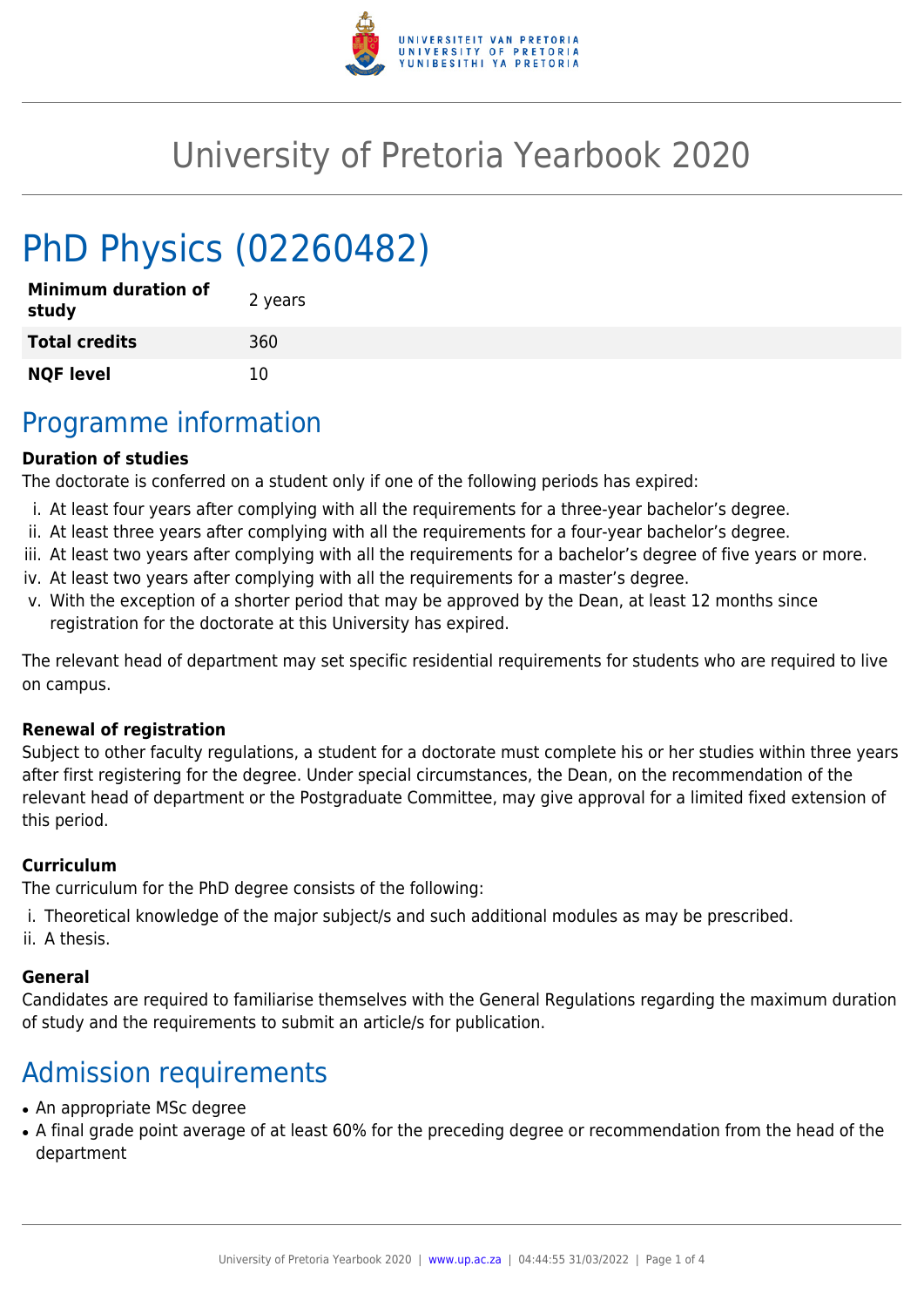

# Other programme-specific information

Additional modules may be prescribed by the head of department. The contents of the coursework will be determined by the supervisor and head of department to supplement the subject of the thesis of the student.

## Examinations and pass requirements

- i. Consult the General Regulations that apply to the calculation of marks.
- ii. In order to obtain the PhD degree the candidate must:
- pass the examinations and the prescribed modules, as determined in the study programme;
- pass the thesis; and
- pass the final examination on the thesis and general subject knowledge.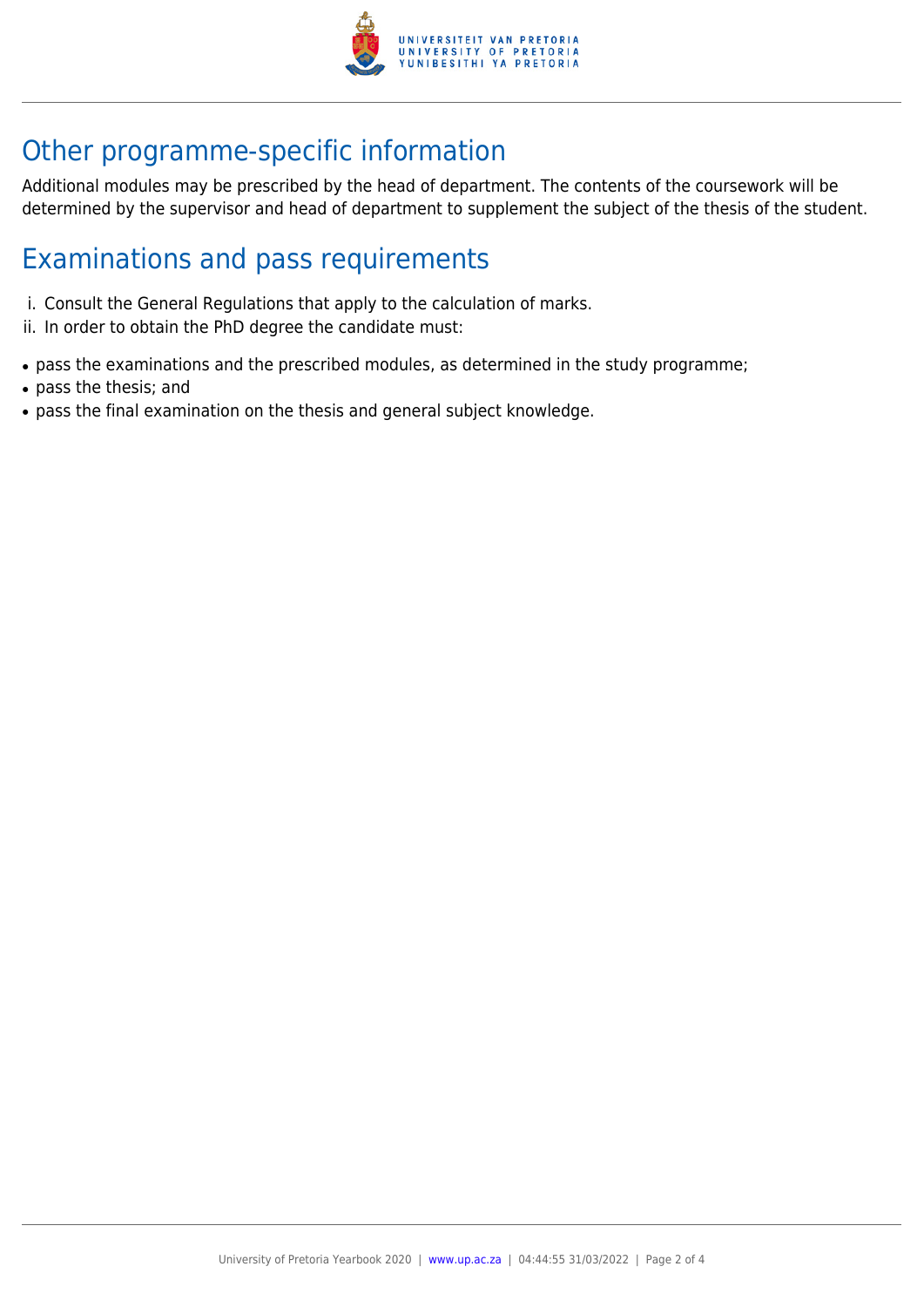

# Curriculum: Year 1

**Minimum credits: 360**

### **Core modules**

#### **Thesis: Physics 990 (FSK 990)**

| <b>Module credits</b>         | 360.00                         |
|-------------------------------|--------------------------------|
| <b>Prerequisites</b>          | No prerequisites.              |
| Language of tuition           | Module is presented in English |
| <b>Department</b>             | Physics                        |
| <b>Period of presentation</b> | Year                           |